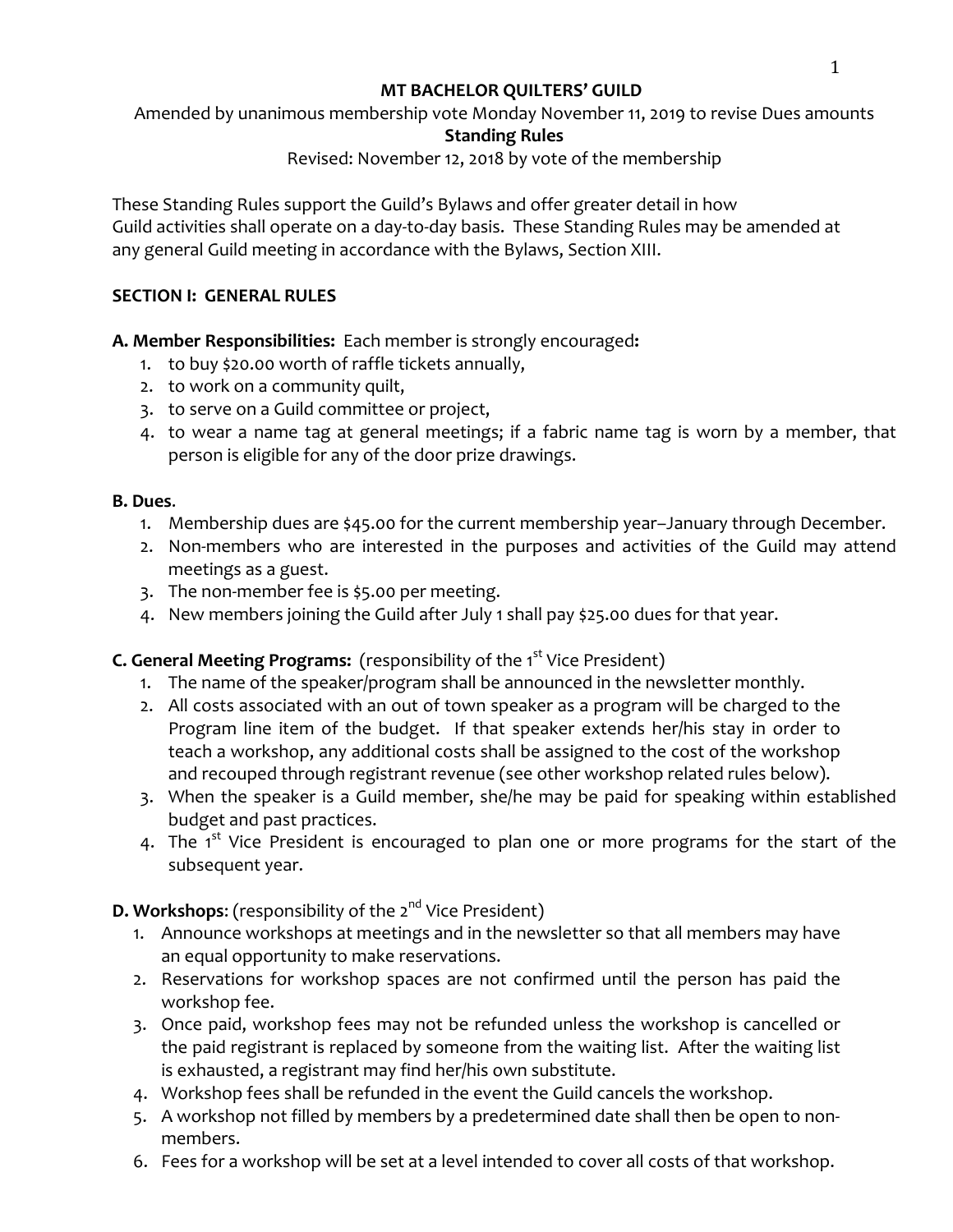- 7. It is expected, over the course of the budget year, that all costs involved in conducting workshops shall be covered by revenue from participant registration fees.
- 8. A small budget line item may be approved in the annual budget to secure facilities, teachers or supplies until registration revenues are received and to cover any unforeseen workshop shortfalls.
- 9. When the workshop teacher is a Guild member, she/he may be paid for teaching.

#### **SECTION II: GUILD COMMITTEES**

#### **A. Chairperson and Committee Member Duties:**

- **1.** All appointed positions are for a one-year term.
- **2.** All positions may be co-chaired, however shall share one vote on Executive Board decisions.
- **3.** In the event there is no member willing to serve as chairperson, the Board may decide how best to fill that position.
- **4.** All committee chairpersons serve at the pleasure of the Guild President.
- **5.** All committee members serve at the pleasure of the committee chairperson.
- **6.** Each chairperson is responsible for the committee budget. This includes monitoring all expenses to assure all expenditures are within the committee's purpose and total expenditures are within the approved budget line item.
- **7.** By September 1, a proposed committee budget for the subsequent year shall be submitted to the Treasurer for use by the Budget Committee.

#### **B. Committees**

There are two types of committees, Standing and Specially Appointed. Standing committees are specified in the Bylaws and have a vote on the Executive Board. Specially Appointed committees are appointed by the president and do not have a vote on the Executive Board.

#### 1. Community Outreach (Specially Appointed)

- a. The chairperson shall notify communications media (web, print, radio, TV, etc.) of all Guild activities, donations to the community, community projects, quilt shows, etc.
- b. Post the date and time of general meetings in the local newspaper.
- c. Coordinate community education about quilting at local schools.

## **2. Community Quilts Project: (Standing)**

- a. Coordinate the Guild's community quilts project and distribute the quilts to local  $501(c)(3)$  charities.
- b. Maintain a list of charities supported by this project.
- c. Bring any requests for changes to the list of charities to the Board for review and approval.
- d. The community quilts chairperson may respond to individual one-time quilt requests that fit within the Guild's nonprofit purpose as stated in the Bylaws.
- e. Present a summary report at the first general meeting of the subsequent year.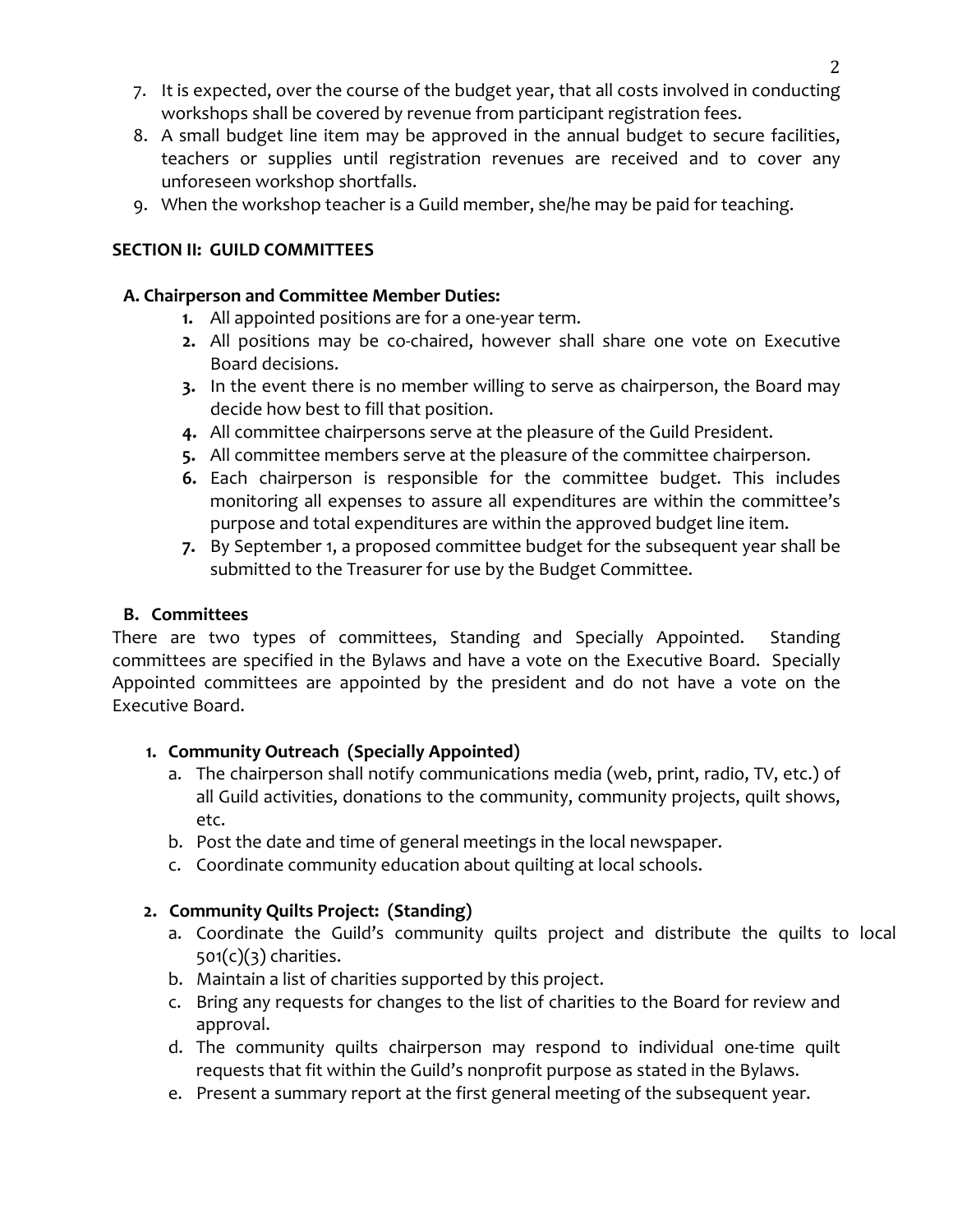#### **3 . e-MBQG: (Standing)**

- a. Maintain the Guild's web presence.
- b. Ensure that the current version of the governing documents, such as the Articles of Incorporation, Bylaws and Standing Rules are posted on the current web presence.
- c. Any personal letters/comments need to be approved by the Board prior to posting on the current web presence.
- d. Post a current list of resource materials as supplied by the Media Resource chairperson.
- e. Post other material as requested by the Board.

## **4. Hospitality: (Standing)**

- a. Recruit members to bring beverage and food to the general meetings.
- b. Recruit members to set up the meeting room for general meetings.
- c. Make sure the serving supplies are replenished.
- d. Work with a committee to facilitate the December potluck.

#### **5. Media Resources: (Specially Appointed)**

- a. Purchase and log in new resource materials.
- b. Have selected resource materials available at general meetings.
- c. May coordinate a media resource raffle at Guild meetings and events.
- d. Monitor use of the media resources and keep track of resource materials out on loan.
- e. Over the course of a year, all media resource raffle costs shall be covered by ticket sales revenue.
- f. Provide the e-MBQG chairperson with a current list of resource materials.

## **6. Membership: (Standing)**

- a. Collect dues and deliver them to the Treasurer.
- b. Maintain an up-to-date membership list (called the roster).
- c. Give each new member a new member packet to help them know how the Guild works and where Guild information can be found on line.
- d. Provide membership updates to the newsletter chairperson as they occur.
- e. Prepare the new year roster, with the help of the previous membership chairperson, and make it available to the membership by the April meeting and periodically throughout the year.
- f. Coordinate at least one new member social each year.

## **7. Newsletter: (Standing)**

- a. Shall publish a monthly newsletter in a timely fashion before each meeting.
- b. Any non-Guild business items need to be approved by the Board prior to publication.
- c. Classifieds shall be free of charge to members in good standing.
- **8. Nonprofit (Standing)**: See Mt Bachelor Quilters' Guild Bylaws, section IX.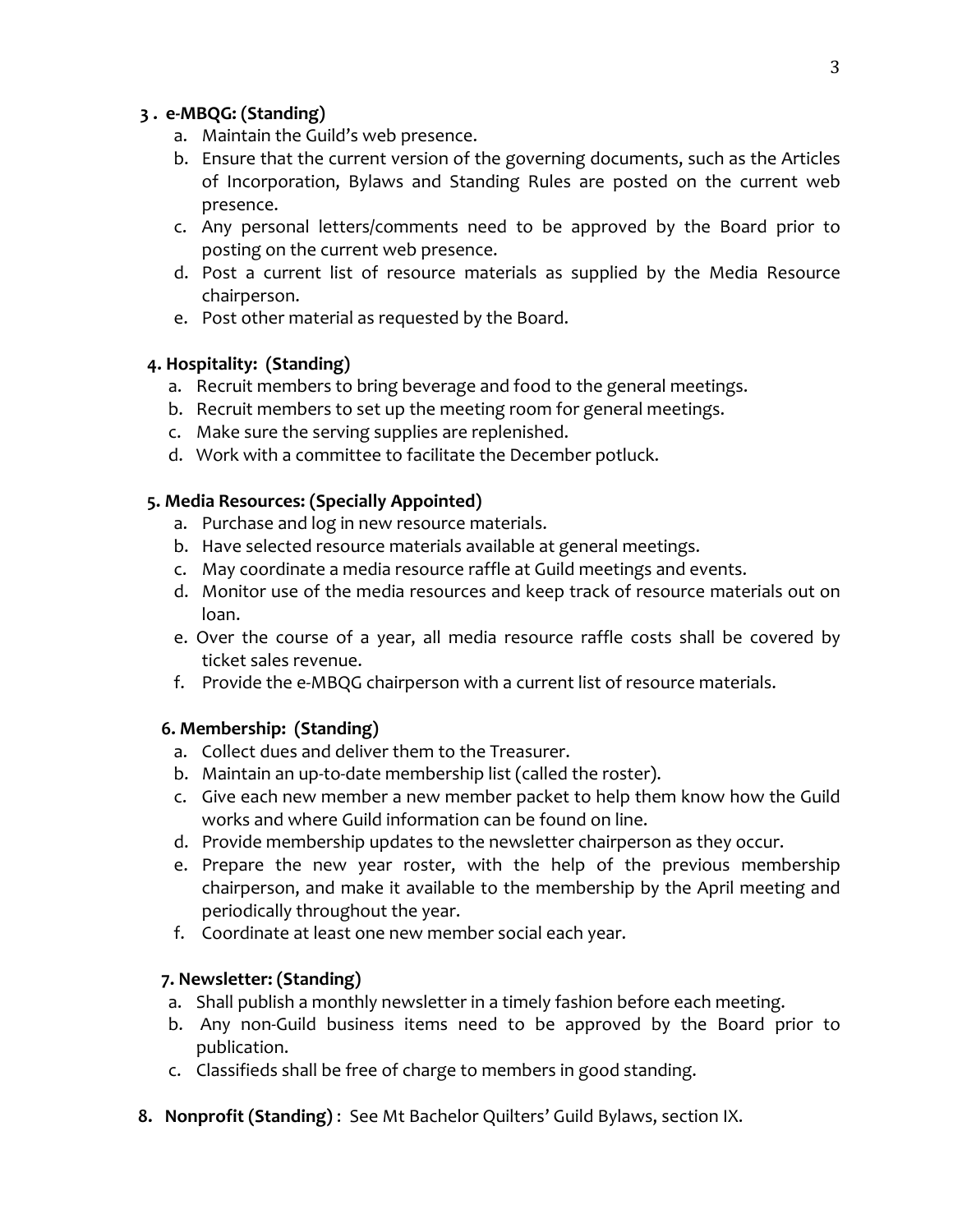## **9. Quilt Show**: (**Standing)**

#### **a.** Description:

- 1. The annual quilt show shall be held in August.
- 2. The chairperson shall determine the date and reserve the park/facility for the next year's show.
- 3. Lead the selection process for the "Featured Quilter(s)" so that announcement can be made by March.
- 4. Coordinate with the Community Outreach chairperson to produce this year's advertising material and its distribution per required media guidelines.
- 5. Get volunteers for sub-committees to coordinate show setup, quilt collection and pinning, collection of sales table items, sales transactions at the show, and Viewers' Choice at the show.
- 6. Verify the Guild's liability insurance and ensure that the insurance information is submitted to the Bend Parks and Recreation District or venue management agent as appropriate by the Guild's insurance agent.
- 7. Oversee the quilt show from set-up to take-down.
- 8. Award quilt show prizes at the September Guild meeting.
- 9. Commercial vendors may be allowed at the quilt show with Board approval.
- **b. Commissions:** Guild commissions from consignment sales held at any guild-sponsored event shall be 10% from members and 20% from non-members.

## **c. Challenge Quilt:**

- 1. There may be a quilt challenge as part of the annual quilt show.
- 2. The challenge quilt leader shall set the parameters and guidelines.

## **d. Featured Quilter(s):**

- 1. By March of each year, one or more members may be chosen by the quilt show committee as the Guild's Featured Quilter(s).
- 2. The member(s) will be "accomplished" quilter(s), will exhibit strong skills in one or more technical areas of quilting and will be active member(s) of the Guild.
- 3. A special location will be provided for the Featured Quilter(s) to exhibit her/his/their quilts at the annual quilt show in August.

## **10. Raffle Quilt: (Standing )**

This committee/position's responsibilities will be divided into construction and sales.

#### **a.** Construction:

- 1. Select the design and fabrics,
- 2. Coordinate member participation in terms of workshops, take-home packets, etc.
- 3. The raffle quilt is the Guild's largest fund-raiser. It is important that the quilt be completed by January of the quilt raffle year.
- 4. The Board shall determine the Fair Market Value of each raffle quilt.
- 5. The raffle quilt construction budget may overlap two calendar years.

#### **b. Raffle Quilt Ticket Sales:**